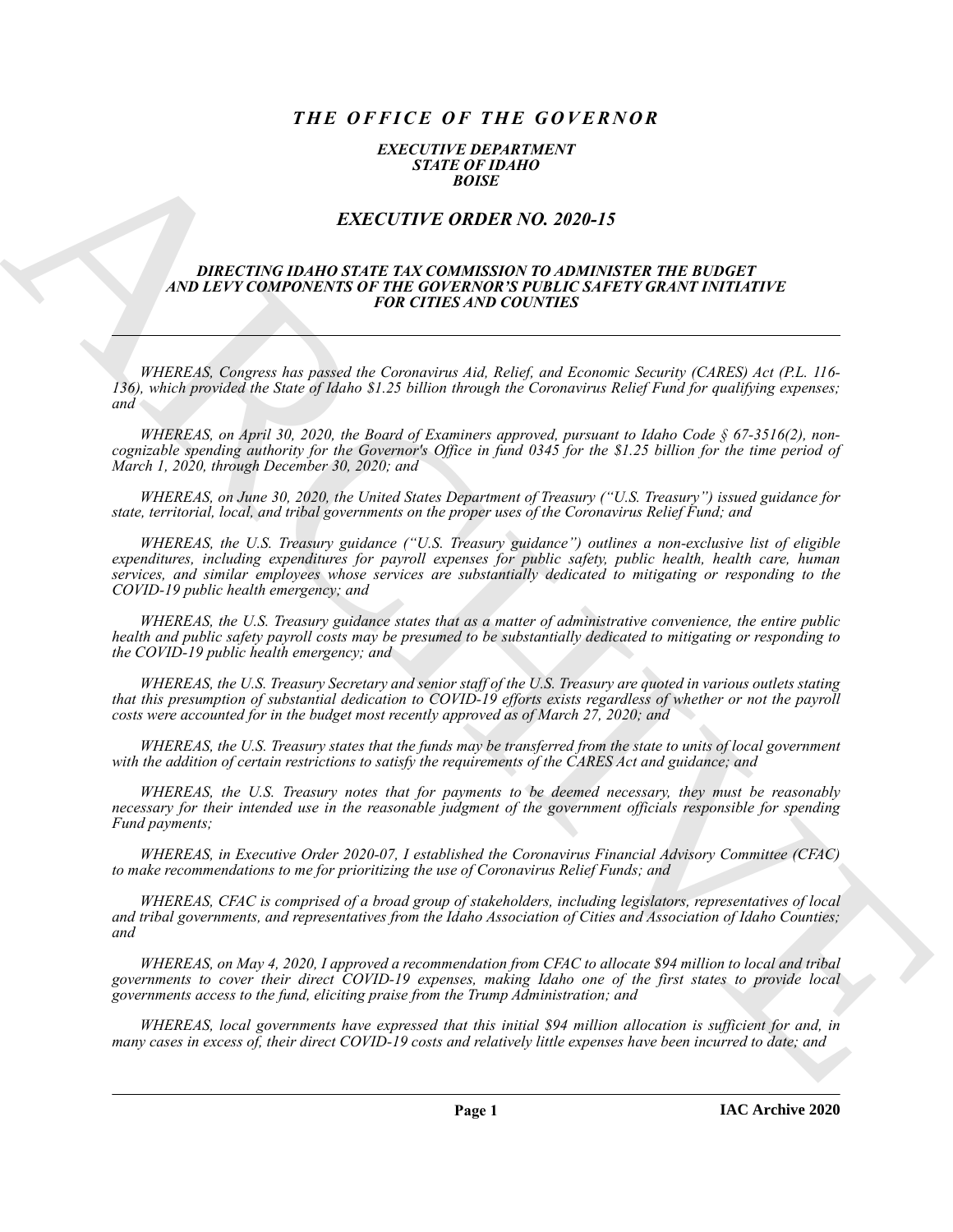### *OFFICE OF THE GOVERNOR Executive Order No. 2020-15* **Administration of Public Safety Grant Initiative**

*WHEREAS, on May 28, 2020, CFAC sent a letter to U.S. Treasury staff outlining the potential use of the Fund for a Public Safety Grant Initiative (the Initiative) with restrictions to ensure compliance with U.S. Treasury guidance; and*

*WHEREAS, CFAC convened on June 11, 2020, and determined that, in its judgment, the expenditure of Coronavirus Relief Funds on local public safety payroll expenses was necessary to respond to COVID-19 and made unanimous recommendations to me on the expenditure of up to \$200 million with eligibility criteria targeted to the U.S. Treasury guidance; and*

*WHEREAS, CFAC voted unanimously to allow local governments to voluntarily apply for a grant to receive this additional allocation of funds, which is on top of the original \$94 million allocated to local governments; and*

*WHEREAS, CFAC established parameters for voluntary participation, aimed at advancing compliance with critical areas of U.S. Treasury guidance, namely (1) ensuring the receipt of this voluntary allocation does not constitute revenue replacement, which is not a permissible use of fund payments; and (2) ensuring that the allocation does not create a windfall that is used for non-COVID-19 related purposes; and*

*WHEREAS, CFAC further saw that these voluntary restrictions could advance other areas of U.S. Treasury guidance, namely the allowance to provide economic support to those suffering from the widespread COVID-19 related closures and expenses; and*

*WHEREAS, on June 11, 2020, I accepted the recommendation of CFAC and announced the program known as the Public Safety Grant Initiative that will provide funding for public safety payroll expenses to city and county governments that agree to participate in the Initiative and provide the resulting savings as property tax relief to the taxpayers of the participating units of local government by foregoing the taxes that would otherwise traditionally have been collected; and*

*WHEREAS, on July 6, 2020, CFAC sent an updated letter to U.S. Treasury re-outlining the proposed Public Safety Initiative in the context of U.S. Treasury guidance; and*

*WHEREAS, on July 16, 2020, I met with senior U.S. Treasury and White House staff in Washington, D.C., to discuss the Initiative and received positive reinforcement that the proposed plan aligns with U.S. Treasury guidance; and*

*WHEREAS, 54 cities and 28 counties submitted Letters of Intent to participate in this voluntary grant program; and*

*WHEREAS, the Initiative would provide a grant to these local governments in an amount that would cover approximately 42-percent of their public safety budget, allowing the funds to be targeted to those frontline public safety and public health officials who are substantially dedicated to COVID-19 mitigation and response; and*

*WHEREAS, local governments have the ability to finalize their participation in this voluntary grant program by discussing it in open, public meetings where public testimony on the merits may be taken; and*

*WHEREAS, I have agreed with the CFAC unanimous recommendation that this expenditure in necessary for its intended use.*

*NOW, THEREFORE, I Brad Little, Governor of the State of Idaho, by virtue of the authority vested in me by the Constitution and laws of this state do hereby order:*

Excessive Corbit of the Governor one and 21 the main start of the Holid Excessive Corbit of the Singlet Corbit of the Singlet Core in the Core in the Core in the Core in the Core in the Core in the Core in the Core in the *1. The Idaho State Tax Commission shall ensure that the budget and levy effects of the Initiative remain neutral for those cities and counties that choose to participate. To accomplish this, the Idaho State Tax Commission shall not consider any subtraction from a participating entity's 2020 operating budget due to participation in this program when determining 2021 budget limitations according to Idaho Code § 63-802.*